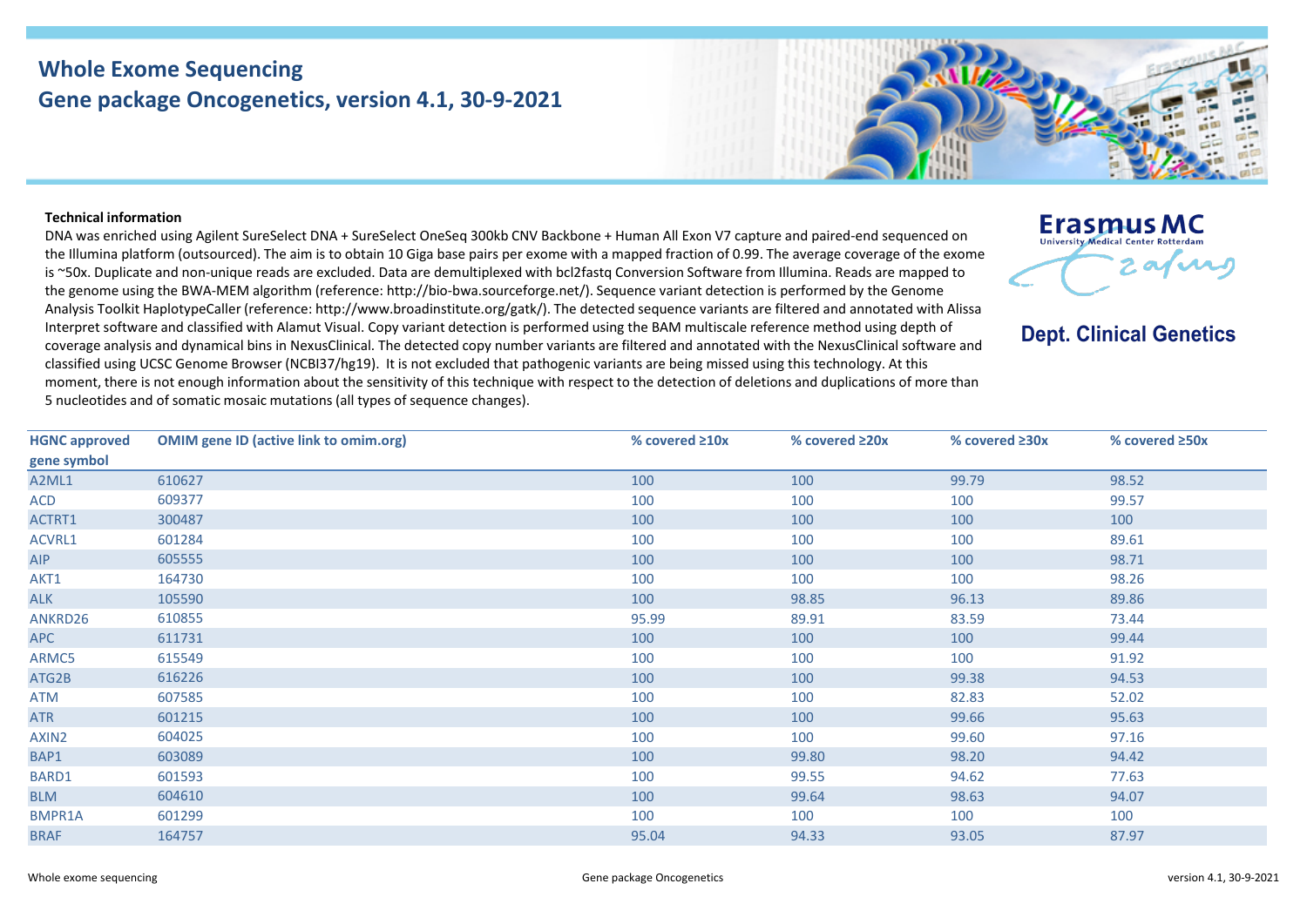| <b>HGNC approved</b> | <b>OMIM gene ID (active link to omim.org)</b> | % covered ≥10x | % covered ≥20x | % covered ≥30x | % covered ≥50x |
|----------------------|-----------------------------------------------|----------------|----------------|----------------|----------------|
| gene symbol          |                                               |                |                |                |                |
| BRCA1                | 113705                                        | 100            | 100            | 100            | 100            |
| BRCA <sub>2</sub>    | 600185                                        | 100            | 100            | 100            | 99.52          |
| BRIP1                | 605882                                        | 100            | 100            | 100            | 99.64          |
| BUB1                 | 602452                                        | 100            | 100            | 100            | 98.50          |
| <b>BUB1B</b>         | 602860                                        | 100            | 99.13          | 96.32          | 95.21          |
| BUB3                 | 603719                                        | 100            | 100            | 100            | 99.47          |
| CASR                 | 601199                                        | 100            | 100            | 100            | 100            |
| <b>CBL</b>           | 165360                                        | 100            | 100            | 100            | 99.36          |
| CDC73                | 607393                                        | 100            | 100            | 98.91          | 94.15          |
| CDH1                 | 192090                                        | 100            | 100            | 100            | 100            |
| CDK4                 | 123829                                        | 100            | 100            | 99.14          | 93.42          |
| CDKN1A               | 116899                                        | 100            | 100            | 100            | 100            |
| CDKN1B               | 600778                                        | 100            | 100            | 100            | 100            |
| CDKN1C               | 600856                                        | 82.09          | 66.60          | 58.55          | 48.84          |
| CDKN2A               | 600160                                        | 100            | 100            | 95.37          | 85.74          |
| CDKN2B               | 600431                                        | 100            | 100            | 99.45          | 90.31          |
| CDKN <sub>2C</sub>   | 603369                                        | 100            | 100            | 100            | 93.57          |
| <b>CEBPA</b>         | 116897                                        | 98.24          | 70.22          | 54.27          | 49.25          |
| CHEK2                | 604373                                        | 100            | 97.67          | 90.31          | 83.14          |
| CHRNA3               | 118503                                        | 99.82          | 93.76          | 93.76          | 93.76          |
| CHRNA5               | 118505                                        | 92.25          | 79             | 79             | 68.17          |
| <b>COL17A1</b>       | 113811                                        | 100            | 99.32          | 98.02          | 92.62          |
| <b>CREBBP</b>        | 600140                                        | 100            | 99.23          | 97.31          | 92.60          |
| CSF3R                | 138971                                        | 100            | 99.07          | 95.95          | 91.73          |
| CTC1                 | 613129                                        | 100            | 100            | 99.94          | 95.90          |
| CTNNA1               | 116805                                        | 100            | 100            | 99.02          | 94.88          |
| <b>CTRC</b>          | 601405                                        | 100            | 100            | 100            | 96.16          |
| <b>CYLD</b>          | 605018                                        | 100            | 100            | 98.97          | 93.61          |
| DDB <sub>2</sub>     | 600811                                        | 100            | 100            | 100            | 99.04          |
| DDX41                | 608170                                        | 99.21          | 96.51          | 94.42          | 91.02          |
| DICER1               | 606241                                        | 100            | 100            | 100            | 99.28          |
| DIS3L2               | 614184                                        | 100            | 100            | 100            | 92.79          |
| DKC1                 | 300126                                        | 100            | 99.10          | 97.39          | 86.54          |
| DNAJC21              | 617048                                        | 100            | 99.90          | 98.39          | 88.33          |
| DOCK8                | 611432                                        | 100            | 99.90          | 99.32          | 96.02          |
| <b>EGFR</b>          | 131550                                        | 100            | 99.99          | 98.54          | 96.71          |
| EGLN1                | 606425                                        | 100            | 95.17          | 82.58          | 73.62          |
| <b>ELANE</b>         | 130130                                        | 100            | 100            | 100            | 96.34          |
| <b>ENG</b>           | 131195                                        | 100            | 100            | 99.19          | 92.13          |
| ERCC1                | 126380                                        | 100            | 99.34          | 95.56          | 68.39          |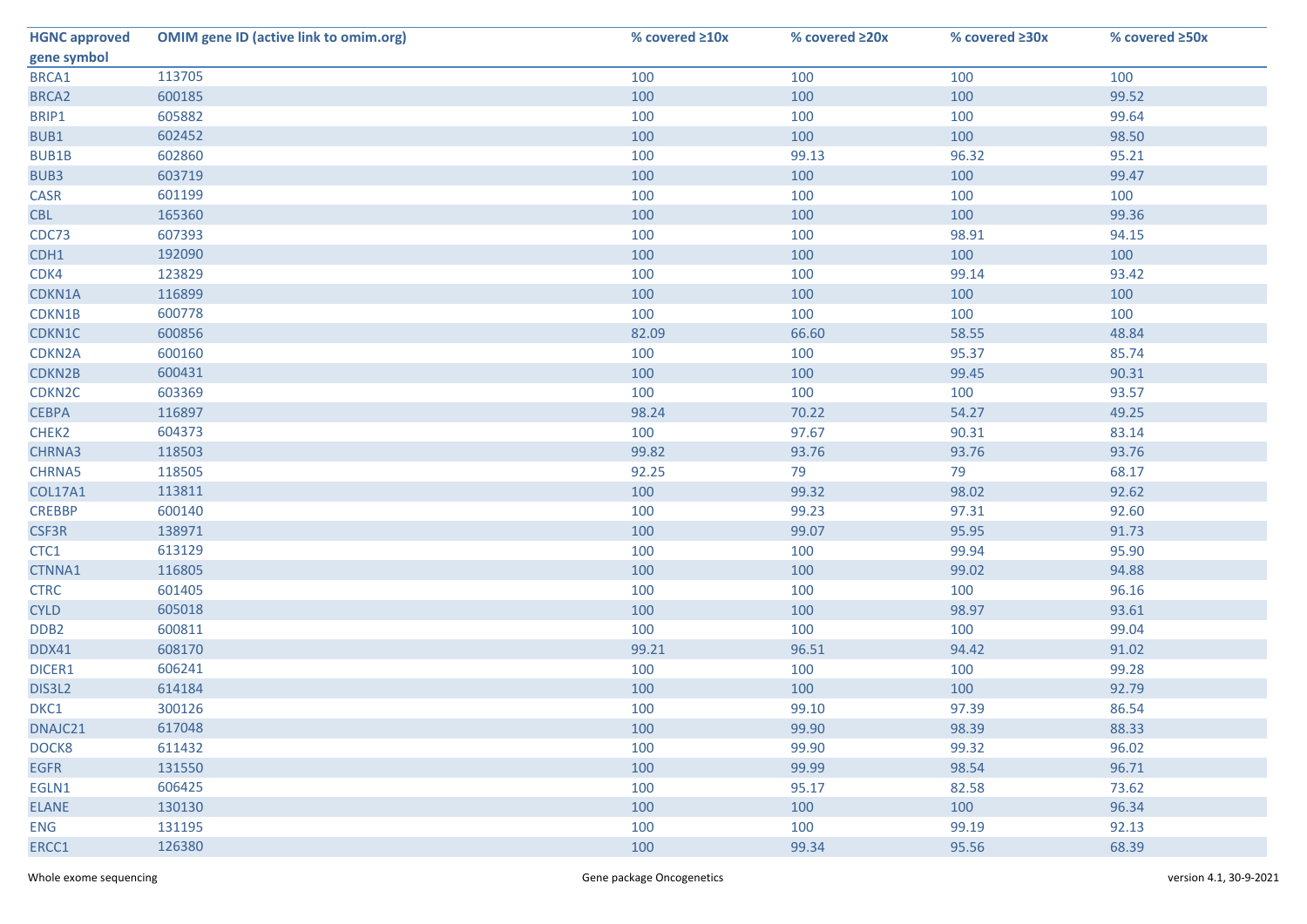| <b>HGNC approved</b> | <b>OMIM gene ID (active link to omim.org)</b> | % covered ≥10x | % covered ≥20x | % covered ≥30x | % covered ≥50x |
|----------------------|-----------------------------------------------|----------------|----------------|----------------|----------------|
| gene symbol          |                                               |                |                |                |                |
| ERCC <sub>2</sub>    | 126340                                        | 100            | 100            | 100            | 95.44          |
| ERCC3                | 133510                                        | 100            | 100            | 100            | 97.49          |
| ERCC4                | 133520                                        | 100            | 100            | 100            | 95.54          |
| ERCC5                | 133530                                        | 100            | 100            | 98.52          | 91.56          |
| ERCC6                | 609413                                        | 100            | 99.94          | 99.25          | 98.20          |
| ETV6                 | 600618                                        | 100            | 100            | 100            | 98.85          |
| EXO1                 | 606063                                        | 99.25          | 97.89          | 95.60          | 91.10          |
| EXT1                 | 608177                                        | 100            | 100            | 100            | 99.29          |
| EXT <sub>2</sub>     | 608210                                        | 100            | 100            | 100            | 99.76          |
| FAN1                 | 613534                                        | 100            | 100            | 100            | 98.13          |
| <b>FANCA</b>         | 607139                                        | 100            | 100            | 100            | 93.59          |
| <b>FANCB</b>         | 300515                                        | 100            | 99.78          | 96.31          | 90.83          |
| <b>FANCC</b>         | 613899                                        | 100            | 100            | 100            | 98.31          |
| FANCD <sub>2</sub>   | 613984                                        | 97.60          | 97.60          | 97.60          | 93.49          |
| <b>FANCE</b>         | 613976                                        | 98.26          | 92.26          | 89.44          | 84.51          |
| <b>FANCF</b>         | 613897                                        | 100            | 100            | 100            | 99.91          |
| <b>FANCG</b>         | 602956                                        | 100            | 100            | 99.70          | 95.64          |
| <b>FANCI</b>         | 611360                                        | 100            | 100            | 99.98          | 99.43          |
| <b>FANCL</b>         | 608111                                        | 100            | 100            | 100            | 97.52          |
| <b>FANCM</b>         | 609644                                        | 100            | 99.59          | 97.64          | 91.82          |
| FAS                  | 134637                                        | 100            | 100            | 100            | 87.44          |
| FH.                  | 136850                                        | 100            | 97.46          | 94.80          | 91.21          |
| <b>FLCN</b>          | 607273                                        | 96.36          | 96.36          | 96.36          | 93.82          |
| <b>FOCAD</b>         | 614606                                        | 99.98          | 99.55          | 98.70          | 94.66          |
| G6PC3                | 611045                                        | 100            | 100            | 100            | 100            |
| GATA1                | 305371                                        | 100            | 97.98          | 91.26          | 75.47          |
| GATA2                | 137295                                        | 100            | 100            | 100            | 88.90          |
| <b>GDNF</b>          | 600837                                        | 100            | 99.53          | 94.62          | 82.46          |
| GFI1                 | 600871                                        | 100            | 100            | 99.17          | 96.10          |
| GPC3                 | 300037                                        | 100            | 100            | 98.72          | 90.20          |
| GREM1                | 603054                                        | 100            | 100            | 99.13          | 93.18          |
| <b>GSKIP</b>         | 616605                                        | 100            | 100            | 100            | 93.00          |
| HABP <sub>2</sub>    | 603924                                        | 100            | 100            | 100            | 98.92          |
| HAX1                 | 605998                                        | 100            | 100            | 100            | 99.54          |
| HNF1A                | 142410                                        | 100            | 100            | 100            | 98.01          |
| HNF1B                | 189907                                        | 100            | 100            | 100            | 98.00          |
| HOXB13               | 604607                                        | 100            | 100            | 100            | 97.31          |
| <b>HRAS</b>          | 190020                                        | 100            | 100            | 100            | 100            |
| <b>ITK</b>           | 186973                                        | 100            | 100            | 100            | 99.41          |
| KIF1B                | 605995                                        | 100            | 100            | 100            | 98.14          |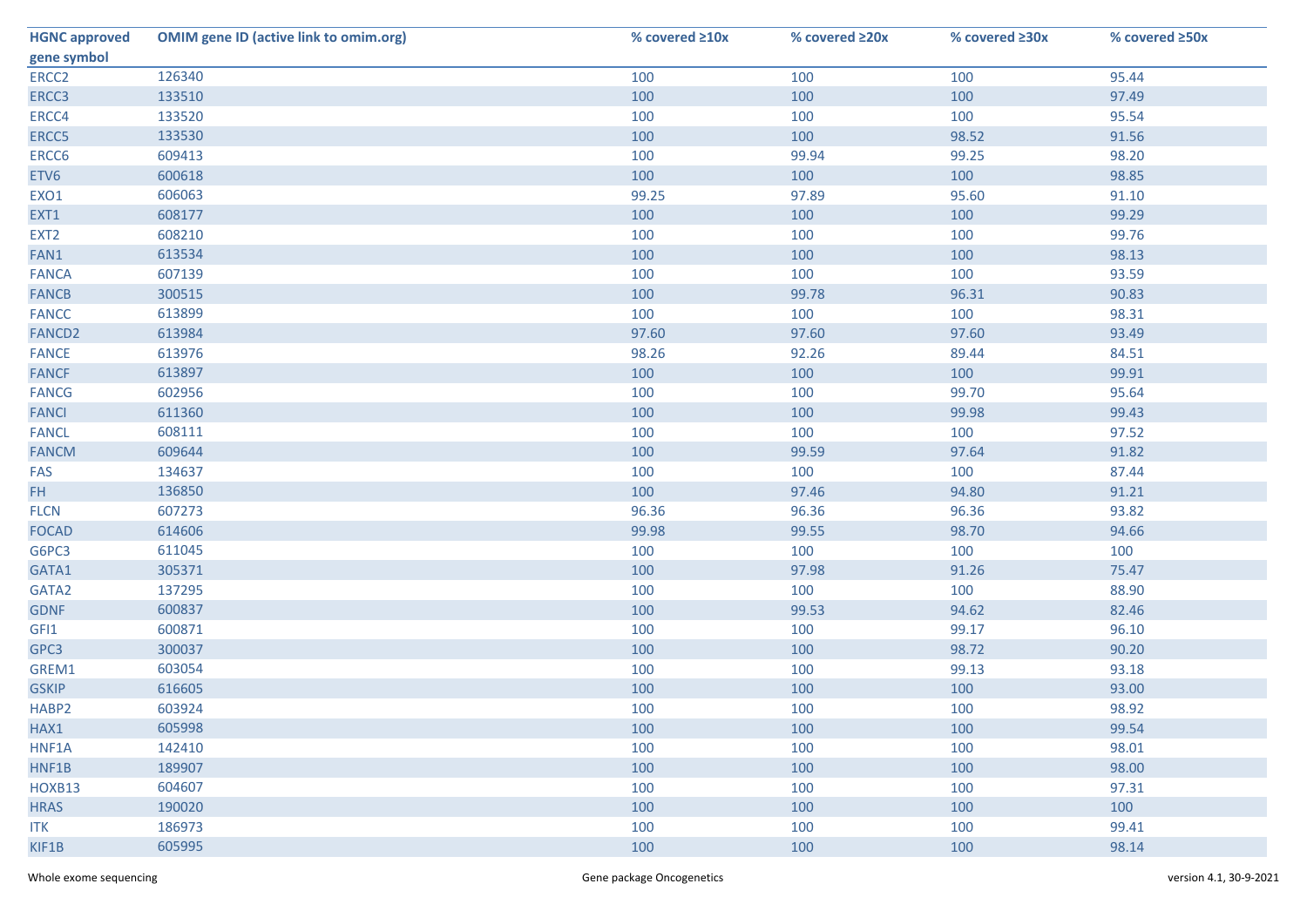| <b>HGNC approved</b> | <b>OMIM gene ID (active link to omim.org)</b> | % covered ≥10x | % covered ≥20x | % covered ≥30x | % covered $\geq$ 50x |
|----------------------|-----------------------------------------------|----------------|----------------|----------------|----------------------|
| gene symbol          |                                               |                |                |                |                      |
| KIT                  | 164920                                        | 100            | 100            | 100            | 99.85                |
| <b>KLLN</b>          | 612105                                        | 100            | 100            | 100            | 100                  |
| <b>KRAS</b>          | 190070                                        | 100            | 100            | 100            | 100                  |
| LZTR1                | 600574                                        | 100            | 100            | 100            | 98.72                |
| MAP2K1               | 176872                                        | 100            | 100            | 100            | 98.21                |
| MAP2K2               | 601263                                        | 100            | 100            | 98.06          | 86.80                |
| <b>MAX</b>           | 154950                                        | 100            | 99.31          | 91.72          | 70.43                |
| MBD4                 | 603574                                        | 100            | 100            | 100            | 98.60                |
| MC1R                 | 155555                                        | 100            | 100            | 99.38          | 94.64                |
| MEN1                 | 613733                                        | 100            | 95.87          | 93.23          | 91.35                |
| <b>MET</b>           | 164860                                        | 100            | 100            | 99.58          | 97.79                |
| <b>MITF</b>          | 156845                                        | 100            | 100            | 100            | 100                  |
| MLH1                 | 120436                                        | 100            | 100            | 100            | 99.53                |
| MLH3                 | 604395                                        | 100            | 100            | 99.93          | 99.10                |
| <b>MPL</b>           | 159530                                        | 100            | 100            | 100            | 99.25                |
| <b>MRE11</b>         | 600814                                        | 100            | 100            | 99.92          | 95.71                |
| MSH <sub>2</sub>     | 609309                                        | 100            | 99.94          | 99.06          | 94.11                |
| MSH3                 | 600887                                        | 100            | 99.95          | 99.09          | 91.22                |
| MSH <sub>6</sub>     | 600678                                        | 100            | 100            | 99.95          | 99.05                |
| <b>MTAP</b>          | 156540                                        | 100            | 100            | 100            | 100                  |
| <b>MUTYH</b>         | 604933                                        | 100            | 100            | 100            | 99.21                |
| <b>NBN</b>           | 602667                                        | 100            | 100            | 100            | 97.35                |
| NF <sub>1</sub>      | 613113                                        | 100            | 99.58          | 98.32          | 93.20                |
| NF <sub>2</sub>      | 607379                                        | 100            | 100            | 100            | 100                  |
| NHP <sub>2</sub>     | 606470                                        | 100            | 100            | 100            | 100                  |
| <b>NOP10</b>         | 606471                                        | 100            | 100            | 100            | 100                  |
| NOTCH <sub>2</sub>   | 600275                                        | 99.88          | 98.85          | 98.47          | 95.83                |
| <b>NRAS</b>          | 164790                                        | 100            | 100            | 100            | 99.85                |
| NSD1                 | 606681                                        | 100            | 99.93          | 99.58          | 97.67                |
| NTHL1                | 602656                                        | 100            | 100            | 100            | 93.34                |
| NTRK1                | 191315                                        | 100            | 99.76          | 96.50          | 84.79                |
| OGG1                 | 601982                                        | 100            | 100            | 100            | 96.26                |
| PALB <sub>2</sub>    | 610355                                        | 100            | 100            | 100            | 98.48                |
| <b>PALLD</b>         | 608092                                        | 100            | 100            | 99.42          | 96.94                |
| <b>PARN</b>          | 604212                                        | 100            | 100            | 100            | 96.98                |
| PAX5                 | 167414                                        | 100            | 100            | 100            | 99.74                |
| <b>PDGFRA</b>        | 173490                                        | 100            | 100            | 100            | 100                  |
| PHOX2B               | 603851                                        | 93.51          | 81.44          | 70.46          | 55.14                |
| PIK3CA               | 171834                                        | 100            | 100            | 100            | 98.85                |
| PMS2                 | 600259                                        | 100            | 99.62          | 98.39          | 92.15                |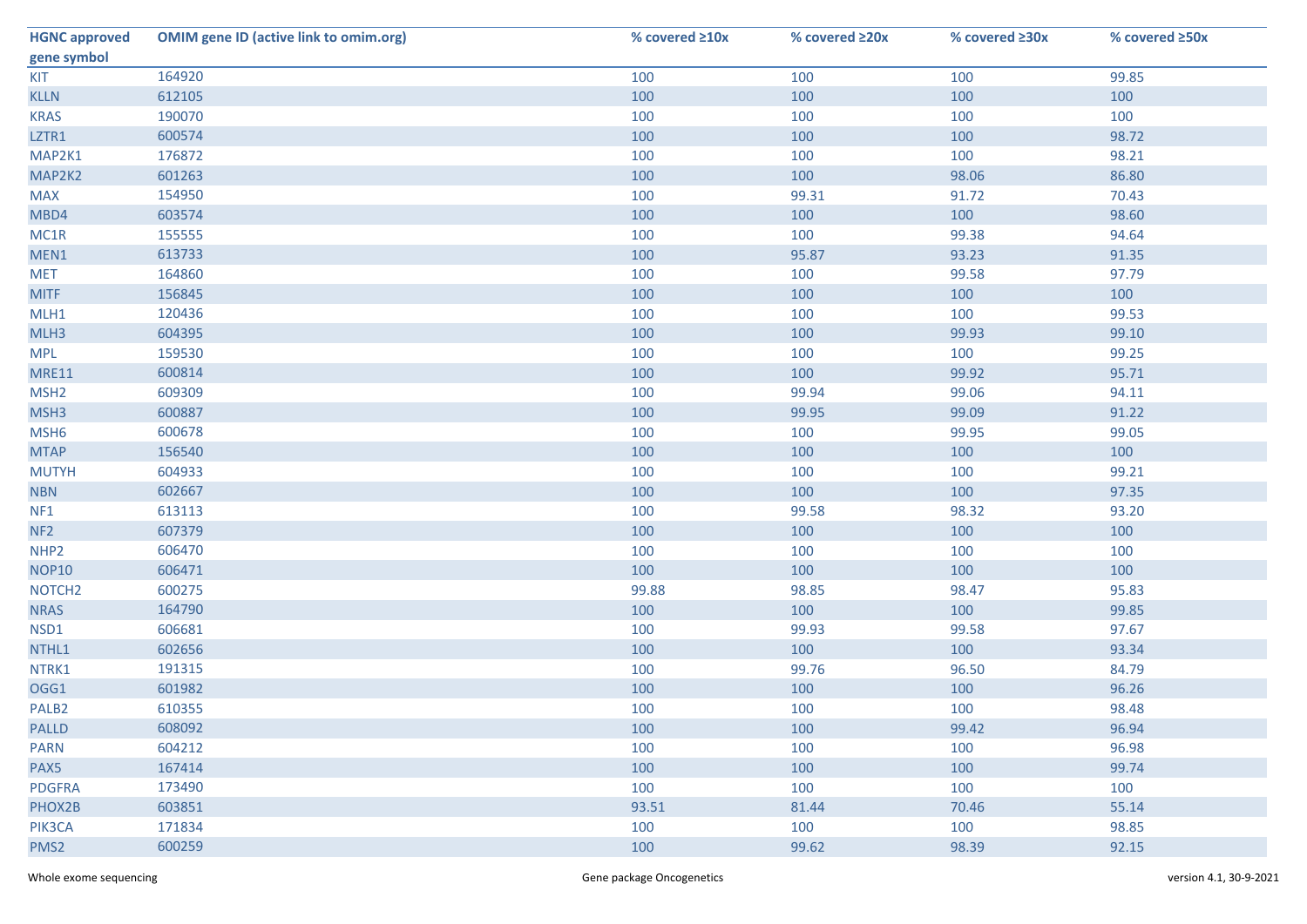| <b>HGNC approved</b> | <b>OMIM gene ID (active link to omim.org)</b> | % covered ≥10x   | % covered ≥20x | % covered ≥30x | % covered ≥50x |
|----------------------|-----------------------------------------------|------------------|----------------|----------------|----------------|
| gene symbol          |                                               |                  |                |                |                |
| POLD1                | 174761                                        | 100              | 100            | 98.47          | 91.25          |
| <b>POLE</b>          | 174762                                        | 100              | 100            | 99.73          | 95.59          |
| <b>POLH</b>          | 603968                                        | 100              | 100            | 100            | 100            |
| POT1                 | 606478                                        | 100              | 100            | 99.77          | 93.78          |
| PRF1                 | 170280                                        | 100              | 100            | 100            | 100            |
| PRKAR1A              | 188830                                        | 100              | 100            | 100            | 100            |
| PRSS1                | 276000                                        | 100              | 100            | 100            | 100            |
| PRSS2                | 601564                                        | No coverage data |                |                |                |
| PTCH1                | 601309                                        | 96.46            | 96.46          | 96.46          | 96.46          |
| PTCH <sub>2</sub>    | 603673                                        | 100              | 100            | 99.95          | 97.79          |
| <b>PTEN</b>          | 601728                                        | 100              | 100            | 100            | 100            |
| PTPN11               | 176876                                        | 98.37            | 98.37          | 98.37          | 98.37          |
| <b>RAD50</b>         | 604040                                        | 100              | 99.35          | 95.53          | 82.44          |
| RAD51B               | 602948                                        | 100              | 99.88          | 97.30          | 92.02          |
| RAD51C               | 602774                                        | 100              | 100            | 100            | 100            |
| RAD51D               | 602954                                        | 100              | 98.10          | 93.59          | 75.51          |
| RAF1                 | 164760                                        | 100              | 100            | 99.87          | 97.21          |
| RASAL1               | 604118                                        | 100              | 100            | 99.00          | 92.09          |
| RB1                  | 614041                                        | 99.20            | 96.69          | 94.16          | 86.04          |
| RBBP6                | 600938                                        | 100              | 98.12          | 95.76          | 92.16          |
| RBM8A                | 605313                                        | 100              | 100            | 100            | 97.51          |
| <b>RECQL</b>         | 600537                                        | 100              | 99.96          | 98.92          | 91.96          |
| RECQL4               | 603780                                        | 100              | 99.95          | 99.36          | 94.91          |
| <b>REST</b>          | 600571                                        | 100              | 100            | 100            | 100            |
| <b>RET</b>           | 164761                                        | 100              | 99.44          | 97.03          | 91.74          |
| <b>RGS17</b>         | 607191                                        | 100              | 100            | 100            | 100            |
| RHBDF2               | 614404                                        | 100              | 100            | 99.69          | 96.72          |
| RINT1                | 610089                                        | 100              | 100            | 100            | 98.00          |
| RIT1                 | 609591                                        | 100              | 100            | 100            | 100            |
| <b>RMRP</b>          | 157660                                        | No coverage data |                |                |                |
| <b>RNF43</b>         | 612482                                        | 100              | 100            | 99.74          | 96.20          |
| <b>RPL11</b>         | 604175                                        | 100              | 100            | 100            | 100            |
| <b>RPL15</b>         | 604174                                        | 100              | 100            | 97.25          | 91.96          |
| RPL35A               | 180468                                        | 100              | 90             | 90             | 90             |
| RPL5                 | 603634                                        | 99.14            | 95.96          | 93.91          | 88.87          |
| <b>RPS10</b>         | 603632                                        | 100              | 100            | 100            | 97.98          |
| <b>RPS17</b>         | 180472                                        | $\mathbf 0$      | $\overline{0}$ | $\overline{0}$ | $\mathbf 0$    |
| <b>RPS19</b>         | 603474                                        | 100              | 100            | 100            | 100            |
| <b>RPS24</b>         | 602412                                        | 100              | 100            | 100            | 98.35          |
| <b>RPS26</b>         | 603701                                        | 100              | 100            | 100            | 100            |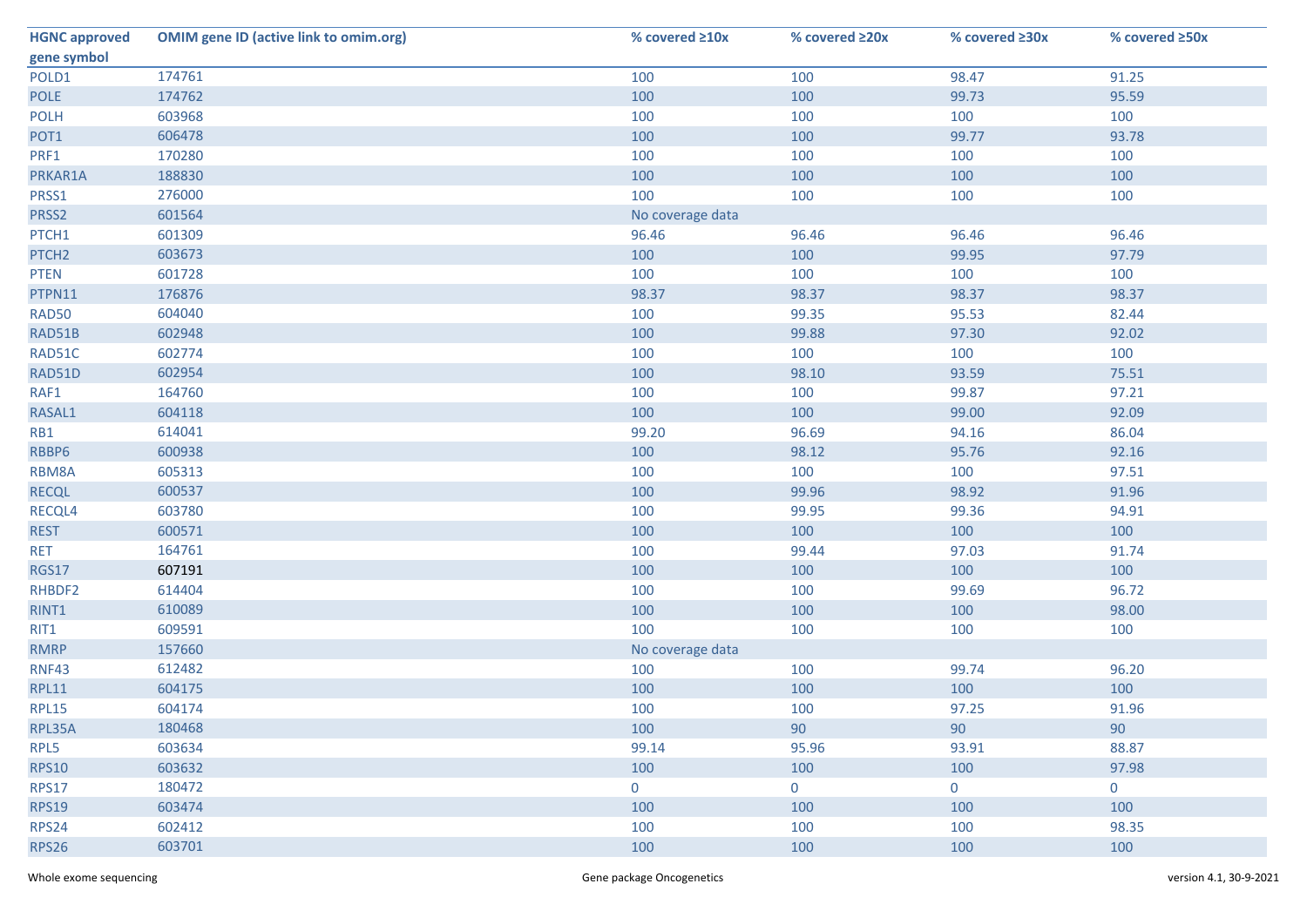| <b>HGNC approved</b> | <b>OMIM gene ID (active link to omim.org)</b> | % covered ≥10x   | % covered ≥20x | % covered ≥30x | % covered ≥50x |
|----------------------|-----------------------------------------------|------------------|----------------|----------------|----------------|
| gene symbol          |                                               |                  |                |                |                |
| <b>RPS29</b>         | 603633                                        | 100              | 100            | 100            | 100            |
| RPS7                 | 603658                                        | 97.58            | 86.61          | 86.47          | 83.83          |
| RTEL1                | 608833                                        | 100              | 100            | 99.83          | 95.32          |
| RUNX1                | 151385                                        | 100              | 100            | 100            | 94.12          |
| SAMD9                | 610456                                        | 100              | 100            | 100            | 99.84          |
| SAMD9L               | 611170                                        | 100              | 100            | 100            | 100            |
| <b>SBDS</b>          | 607444                                        | 100              | 100            | 100            | 100            |
| <b>SDHA</b>          | 600857                                        | 100              | 96.38          | 96.38          | 95.00          |
| SDHAF2               | 613019                                        | 100              | 100            | 100            | 91.26          |
| <b>SDHB</b>          | 185470                                        | 100              | 100            | 100            | 99.85          |
| <b>SDHC</b>          | 602413                                        | 100              | 100            | 100            | 100            |
| <b>SDHD</b>          | 602690                                        | 100              | 100            | 100            | 100            |
| SERPINA1             | 107400                                        | 100              | 100            | 100            | 100            |
| SFTPA1               | 178630                                        | 100              | 100            | 100            | 100            |
| SFTPA2               | 178642                                        | 100              | 100            | 100            | 100            |
| SH2D1A               | 300490                                        | 100              | 100            | 100            | 100            |
| SHOC2                | 602775                                        | 100              | 100            | 100            | 98.74          |
| SLX4                 | 613278                                        | 100              | 100            | 99.33          | 93.80          |
| SMAD4                | 600993                                        | 100              | 100            | 100            | 99.36          |
| SMAD9                | 603295                                        | 100              | 100            | 97.80          | 92.97          |
| SMARCA4              | 603254                                        | 100              | 100            | 99.63          | 94.75          |
| SMARCB1              | 601607                                        | 100              | 100            | 100            | 98.78          |
| SMARCE1              | 603111                                        | 100              | 100            | 100            | 98.12          |
| SOS1                 | 182530                                        | 100              | 98.47          | 97.56          | 94.16          |
| SPINK1               | 167790                                        | 100              | 100            | 100            | 100            |
| SPRED1               | 609291                                        | 100              | 100            | 100            | 100            |
| <b>SRP72</b>         | 602122                                        | 100              | 100            | 100            | 99.81          |
| SRY                  | 480000                                        | 100              | 100            | 100            | 100            |
| STAT3                | 102582                                        | 100              | 100            | 100            | 96.39          |
| <b>STK11</b>         | 602216                                        | 100              | 100            | 100            | 100            |
| <b>SUFU</b>          | 607035                                        | 100              | 100            | 99.97          | 96.69          |
| <b>TERC</b>          | 602322                                        | No coverage data |                |                |                |
| TERF1                | 600951                                        | 94.50            | 83.52          | 78.18          | 64.37          |
| TERF2IP              | 605061                                        | 100              | 100            | 100            | 97.57          |
| <b>TERT</b>          | 187270                                        | 100              | 98.76          | 95.16          | 90.50          |
| TGFBR1               | 190181                                        | 93.12            | 93.12          | 93.12          | 93.12          |
| TGFBR2               | 190182                                        | 100              | 100            | 100            | 97.70          |
| TINF <sub>2</sub>    | 604319                                        | 100              | 100            | 100            | 100            |
| <b>TMEM127</b>       | 613403                                        | 100              | 100            | 100            | 90.44          |
| TNFRSF11A            | 603499                                        | 90.20            | 90.20          | 88.03          | 82.66          |